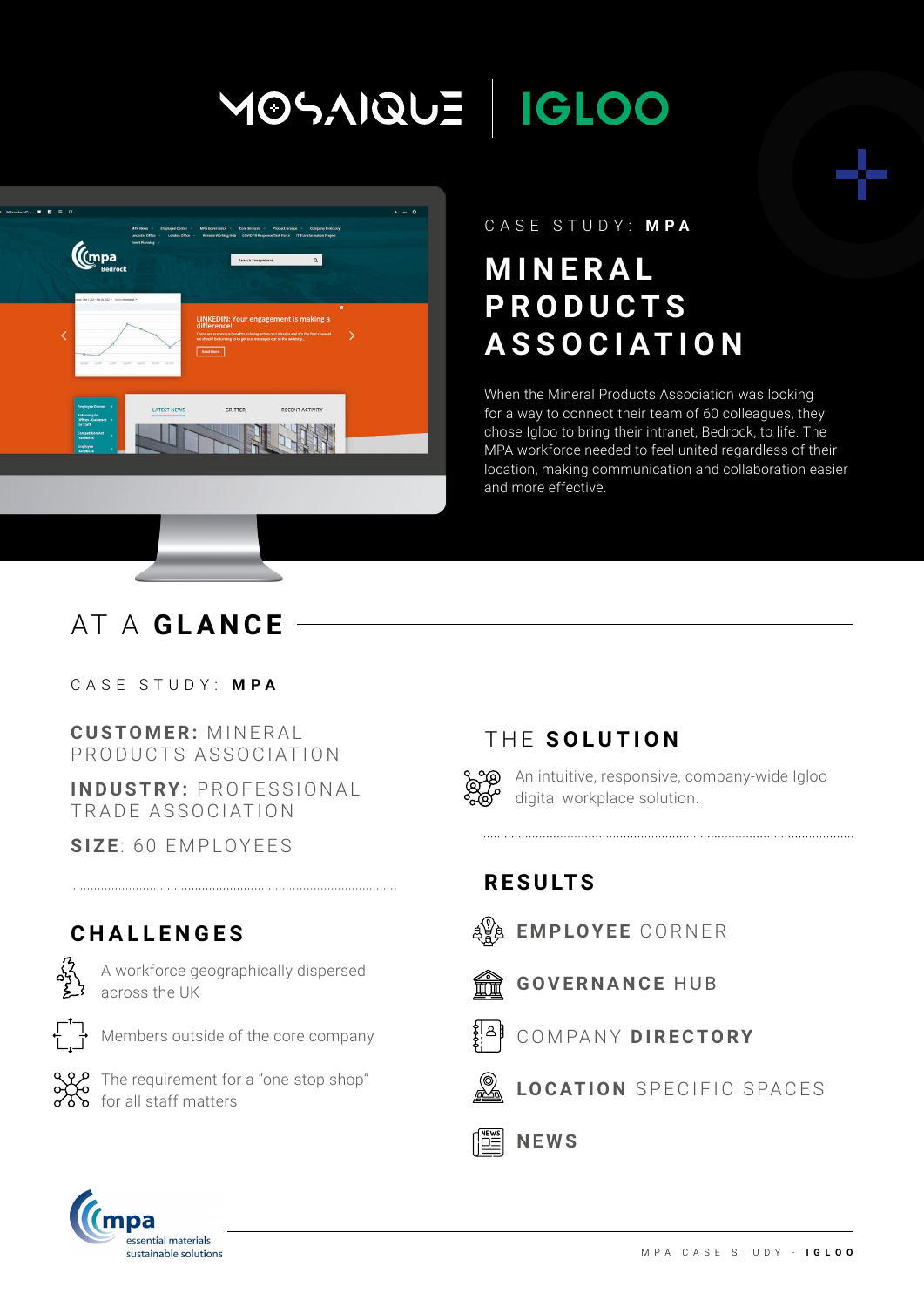#### CASE STUDY: **MPA**

### THE **COMPANY**

Mineral Products Association (MPA) is the industry trade association for the aggregates, asphalt, cement, concrete, dimension stone, lime, mortar and silica sand industries. Since its formation in 2009, MPA has grown significantly and now represents the vast majority of UK mineral products operating companies across its 14 product groups. These include most of the independent SME quarrying companies throughout the UK, as well as the 9 major international and global companies. They cover 100% of UK cement and lime production, 90% of GB aggregates production, 95% of asphalt and over 70% of ready-mixed concrete and precast concrete production.



#### THE **CHALLENGE**

THE<br>
MPA had<br>
emails. T<br>
a user-fri MPA had no intranet before and was heavily reliant on emails. The project manager, Fran, was tasked with finding a user-friendly and interoperable Intranet that could connect employees and all tools they use. Through a sales process that included an extensive demo and security review Igloo was selected as the software for their new Intranet and Mosaique as the implementation partners.



#### THE **SOLUTION**

We built an intuitive, responsive, companywide Igloo digital workplace, featuring the following:

- **+** A news area, showcasing the latest company and industry news. This also utilised an embedded Twitter feed, featuring relevant accounts alongside that of the MPA.
- **+** Location information pages for MPA's two offices. These pages allowed employees to access important information, news and policies that were specific to each site.
- **+** Rooms for individual projects and teams, allowing for collaboration and discussion.
- **+** An employee corner containing new starter information, health & safety guidance, various handbooks.

Mosaique also created a bespoke integration with the holiday management tool, Timetastic. This meant that Bedrock users could book leave and check their remaining days left to take through their intranet.

As a result of the pandemic, MPA has also integrated Skedda into Bedrock, enabling employees to book a desk at their offices.

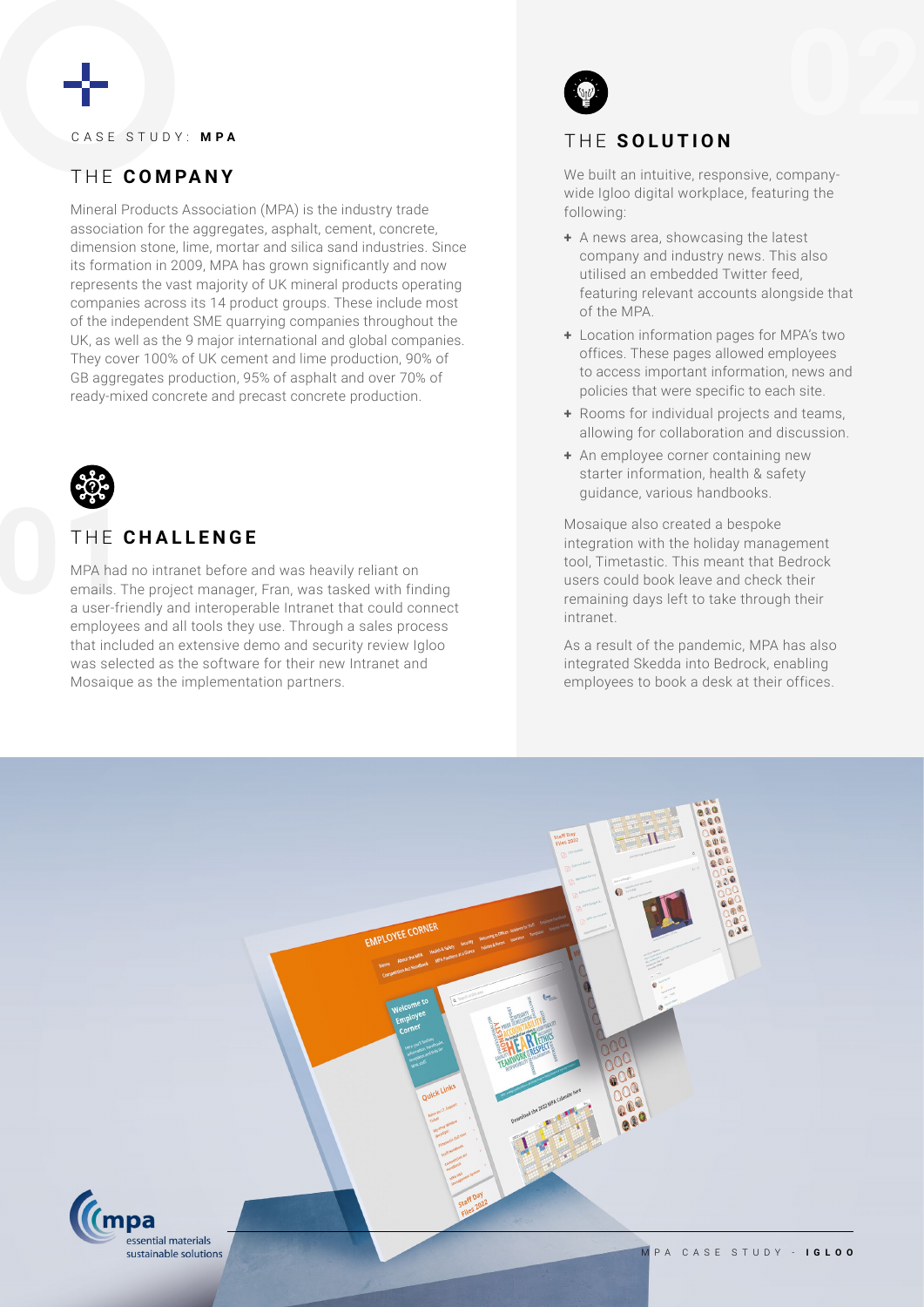#### CASE STUDY: **MPA**



### **THE RESULTS**

The development and implementation of Bedrock with focus on five key areas:

- **+** Employee Corner
- **+** Governance Hub
- **+** Company Directory
- **+** Location specific spaces
- **+** News
- 
- **-** Sharing and collaboration across the whole business, creating a closer working relationship across the entire team
- **-** Improved communication between all levels of Staff





#### SITE OVERVIEW

Bedrock was designed to have a visually-appealing and user-friendly UI to make sure it was attractive and easy to use. MPA have made use of a range of Igloo widgets to personalise Bedrock and create an engaging space for employees. Horizontal tabs on the homepage surface blog channels that include important news and information for users. This is supported by the Content Slideshow widget which also showcases important blog articles and site content. The microblog is also featured, allowing users to post questions and engage with colleagues. Another handy addition for users includes the Links widget which surfaces frequently used links to keep access simple.

The top level menu uses categories to ensure the site is simple to navigate, ensuring pages and content are clearly labelled to create a sense of flow across the whole site. MPA have also used this feature to add a Covid specific area to educate and ensure the safety of staff.

Bedrock has become a core feature of MPA employee's working life, with excellent uptake and high levels of engagement on a daily basis. The multitude of features on the staff encourage staff to engage for a variety of reasons; from booking annual leave through TimeTastic, viewing the latest company news, or simply to catch up with their coworkers.

Bedrock continues to thrive and develop and is now an essential tool in the day to day working lives of all MPA staff.

WE'VE CALLED OUR IGLOO 'BEDROCK', AND THAT'S WHAT IT HAS BECOME FOR US – A BASE FOR EVERYTHING WE DO. WE NOW HAVE CLEAR, EASY TO ACCESS HOMES FOR ALL OF OUR POLICIES AND GUIDANCE DOCUMENTS, SPACES FOR THE TEAM TO CHAT, AND BLOG CHANNELS TO HELP KEEP EVERYONE UP TO DATE IT WAS A VITAL LINE OF COMMUNICATION DURING THE PANDEMIC, WHEN THERE WAS OFTEN A LOT OF FAST-CHANGING UPDATES TO RELAY TO COLLEAGUES, AND WE DEVELOPED A 'REMOTE WORKING HUB' WHEN WE SHUT DOWN OUR OFFICES. NOW WE'RE PLANNING TO DEVELOP THE SITE EVEN FURTHER, AND ARE LOOKING FORWARD TO THE NEXT EVOLUTION.

#### **FRANCESCA WING /**

O P E RATIONS & AD MINISTRATION MANAGER